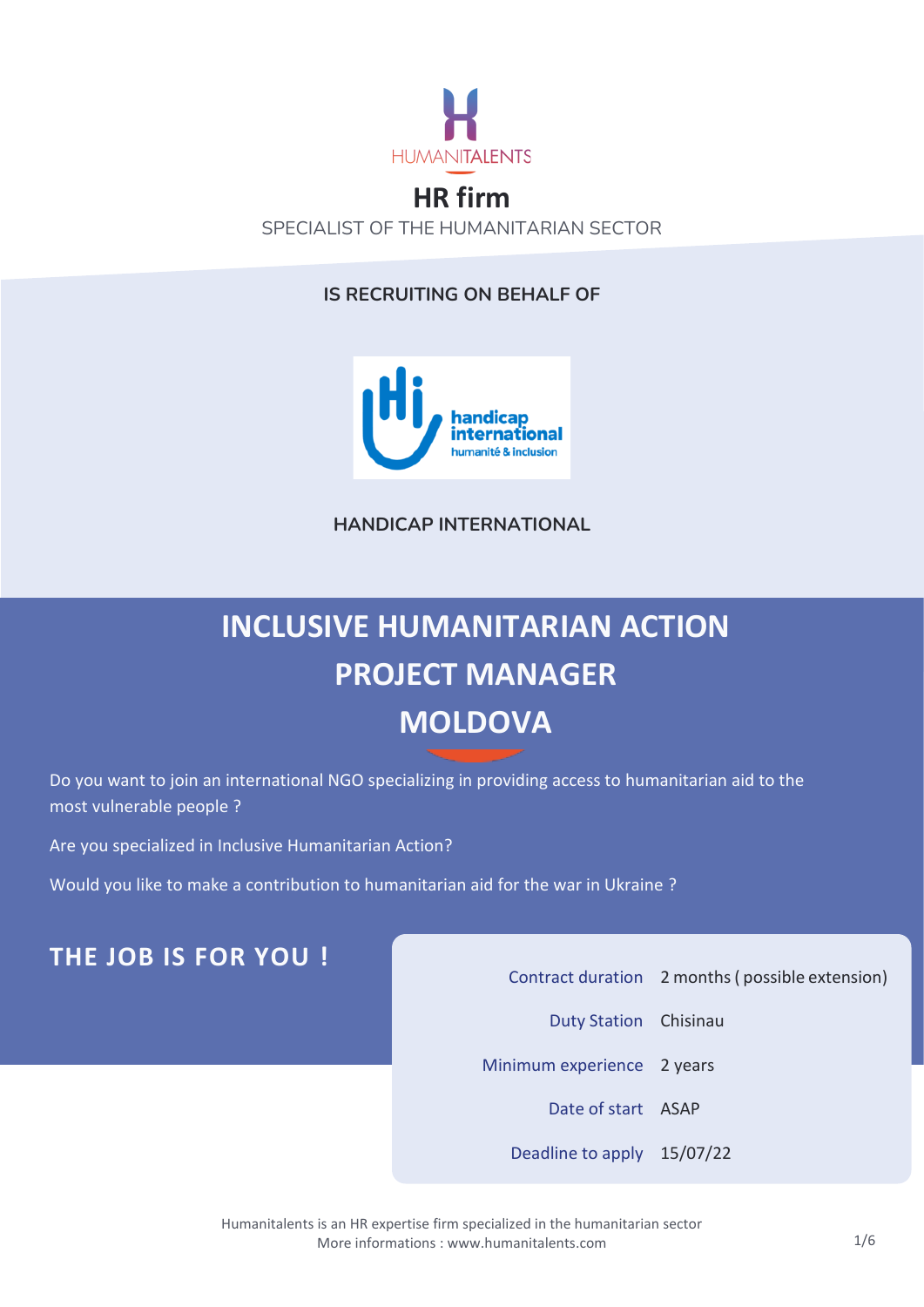# **About** HANDICAP INTERNATIONAL

Handicap International is an independent and impartial international solidarity organization, which intervenes in situations of poverty and exclusion, conflicts and disasters. Working alongside people with disabilities and vulnerable populations, it acts and speaks out to meet their essential needs, improve their living conditions and promote respect for their dignity and fundamental rights. With more than 4,000 employees around the world, HI operates in dozens of countries, on 4 continents.

HI is committed to an employment policy in favour of workers with disabilities.

### **Context of the position in Moldova**

HI response to the conflict and its regional impact and his re-opening a two-country program covering Ukraine and Moldova. In Ukraine, HI aims at intervening in the West and East of the country, adapting modalities of intervention to the various and diverging contexts of implementation.

The main objectives will be to assess more deeply the current context & environment, identify potential operational partners, meet with key relevant stakeholders on the ground and asses the overall needs of the population, and requirement to start operations.

HI is therefore preparing to be able to deploy quickly a large-scale multi sectoral humanitarian response. Aligning itself with the priorities of the Ukraine Flash Appeal HI pillars of interventions are the following:

> • Health: HI aims to improve access to quality physical rehabilitation and mental health and psychosocial services (MHPSS) for conflict-affected vulnerable population.

- Protection: HI will conduct a multi-pronged approach to Explosive Ordnance (EO) risk education and will foster a disability- inclusive humanitarian response.
- Basic needs
- Humanitarian-to-humanitarian logistics
- Inclusion: According to our mandate and given the serious concerns encountered by persons with disabilities, HI promotes a disability inclusive response and works closely with representative organizations while addressing these concerns.

In Moldova, with the rapid increase in refugee arrivals, the authorities are stretched to respond and have limited capacities for inclusive action and have requested urgent support, including on: MHPSS assistance, social assistance mechanisms and the targeting of assistance (probably via cash transfers), protection, including GBV monitoring and referral.

HI is newly registered in the country.

The target organization chart for this emergency mission is aimed at 30 national staff for 4/5 expatriates).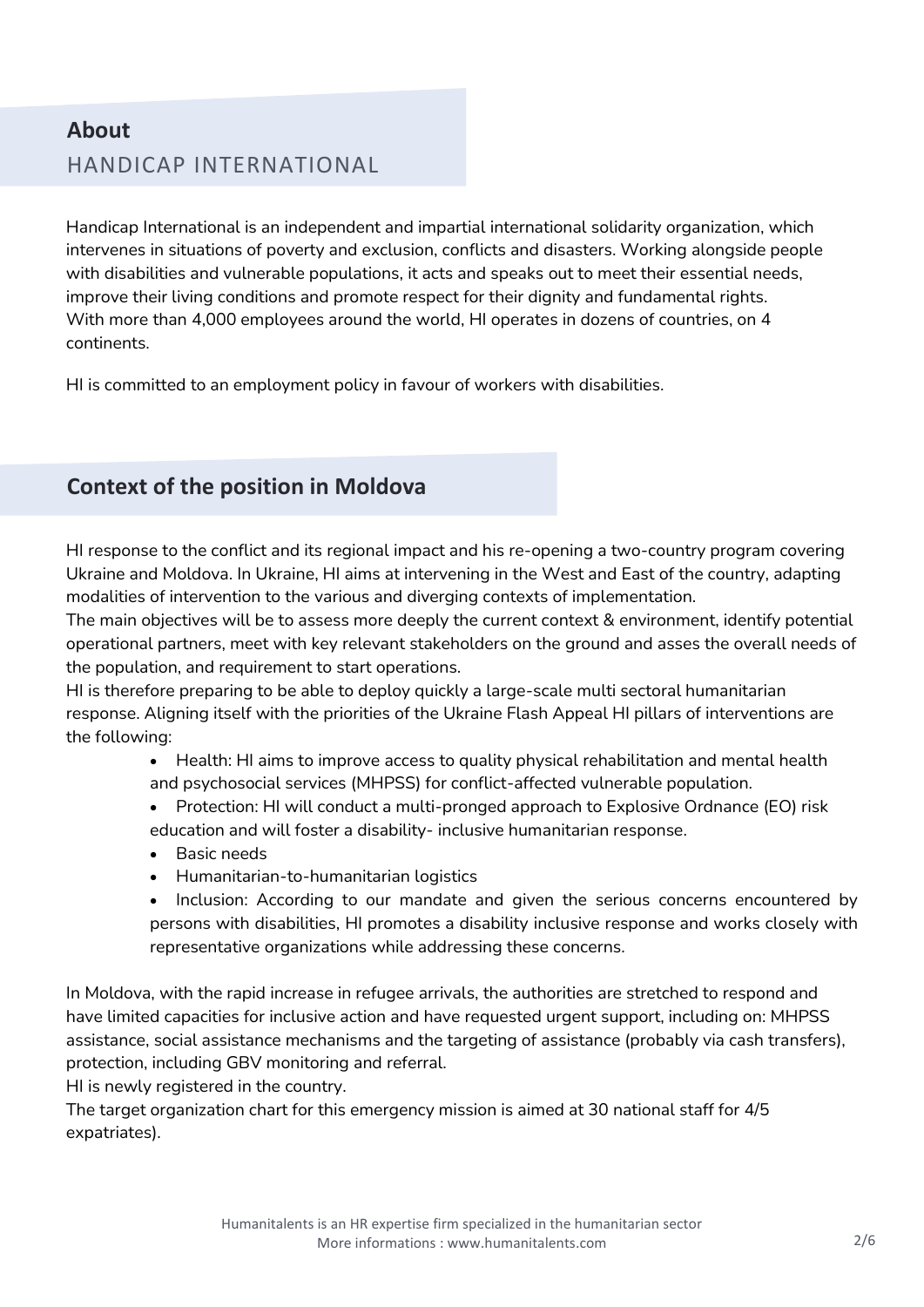The budget for the mission in Ukraine (with an associated program in Moldova) amounts to 9M euros in 2022. The main donors are ADH,12/12 and JOA.

The teams operate at the border with Ukraine in the Odessa/Nikolaev mission.

# Your main responsabilities

Under the responsibility of the country manager, and in close collaboration with the Inclusive Humanitarian Action specialist and partnership with networks and organizations of persons with disabilities. You will coordinate the design, implementation and monitoring of HI's inclusive humanitarian action activities and project results.

#### **Mission 1. Ensure a benevolent HR management**

- Embody HI values on a daily basis and be a role model.
- Translate the strategy into operational objectives for his or her team, lead the necessary changes.
- Encourage inter and intra departmental exchanges of practice.
- Organise the operational management of his or her team, structure the work around identified processes, steer performance and facilitate the resolution of problems.
- Contribute to the development of his or her staff, creating the conditions for their commitment, professionalism and attachment to HI.
- Ensure compliance with the code of conduct and institutional policies, the mindset and expected individual and collective behaviour.

### **Mission 2. Strategy and steering: contribute to the development of the programme's operational strategy**

- Support the ongoing analysis of barriers and risks for persons with disabilities, including the capacities of organizations and networks of persons with disabilities;
- Contribute to define and implement the programme or country operational strategy, aligned with the Refugee Response Plan for Ukraine and protection strategies for Moldova in close link with organizations of persons with disabilities (StratOp);
- Contribute to the drafting of new proposals for new opportunities, if necessary.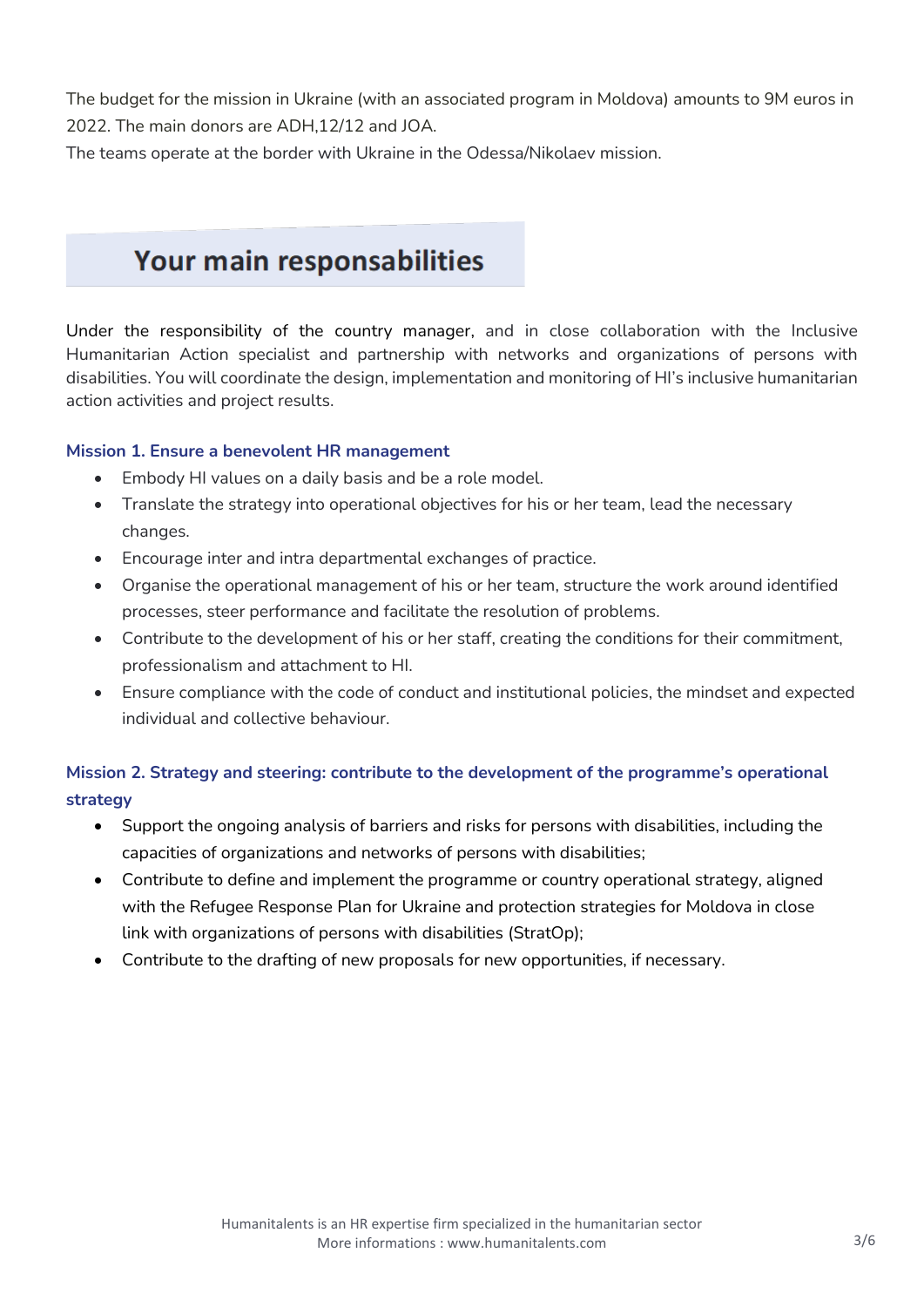#### **Mission 3. Ensure the operational implementation of the project**

- Ensure the implementation of the project is in line with the logical framework and allocated budget;
- Ensure that project implementation complies with the existing frameworks;
- Ensure project monitoring, evaluation, accountability and learning;
- Ensure project data management.
- Coordinate the teams and partners involved in the project and facilitate collaboration with other HI teams;
- Contribute to external project communication.

#### **Mission 4: Emergency Preparedness and Response**

- In coordination with the Disability Working Group in Moldova, and the alliance of OPDS, raise awareness among humanitarian actors and build capacity of key stakeholders on disability inclusion
- Update mapping of relevant OPDs active in humanitarian response and support further assessment in order to nourish HI's inclusive humanitarian action strategy and reaching out to persons with disabilities in our health, protection and basic needs programs;
- Create context specific guidance on inclusive humanitarian action, based on international guidelines, identified gaps in the response and context specific barriers faced by persons with disabilities;
- Support HI teams in enhancing an inclusive response by sharing guidance, conducting awareness rising or hands-on coaching and technical advisory activities;
- Support partner organizations and HI teams in identifying and removing barriers to services/centers and protection mechanisms, in particular for blue dots, refugee accommodation centers, rehabilitation centers and health facilities;
- Support HI to design and implement disability inclusive interventions, including through supporting the mobile teams and mechanisms for orientation, referral and inter-agency coordination;
- Actively participate and raise awareness in the Disability Working Group; the AAP working group and the protection working group on inclusive humanitarian action;
- Develop recommendations and tools set to support HI teams in reaching out to, engaging with, ensuring confidentiality and safety of persons with disabilities;
- Explore new sources and opportunities to further develop disability inclusion portfolio in the response.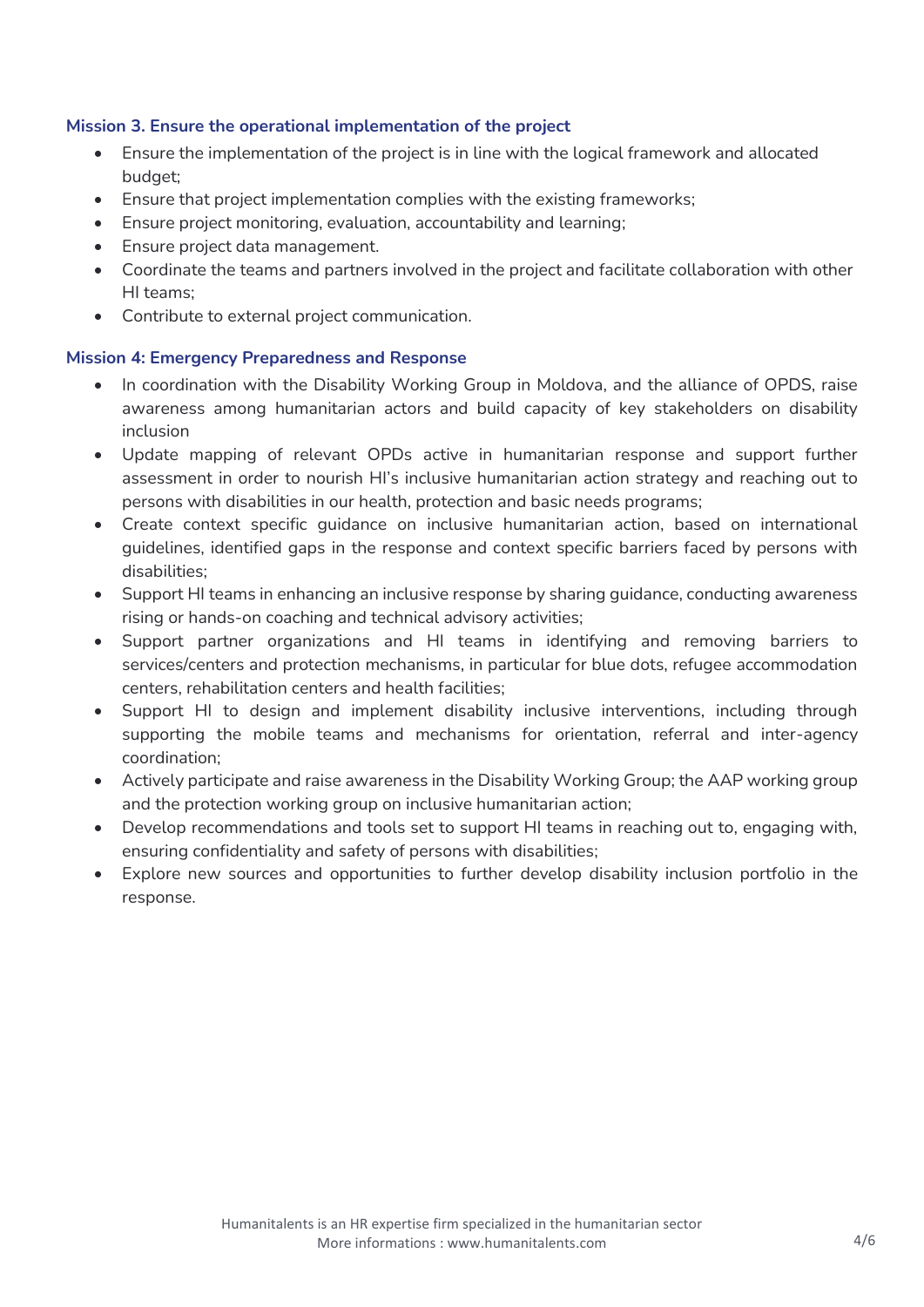#### EDUCATIONAL BACKGROUND

- You hold an Advanced Degree / diploma in HumanitarianAction/Development studies, Disability Studies, or social fields (anthropology, psychosocial, sociology, protection, public health…)

#### TECHNICAL SKILLS/ KNOW HOW

- Very good command of project cycle management (planning/drafting of donor reports, logistics and budget monitoring)
- Ability to present and create evidencebased disability inclusion strategies in inter-agency coordination systems
- In depth knowledge of international humanitarian law and the inclusion of people with disabilities.
- Ability to develop advice and technical tools adapted to the context
- Excellent writing and synthesis skills
- Fluency in English (read, written, spoken)
- Mastery of computer tools, in particular the usual software (Word, Excel, Outlook)

#### SOFT SKILLS

**-** Ability to engage, empower and foster meaningful participation of people with disabilities

- **-** Ability to build the capacities of humanitarian actors
- Ability to work and live in a degraded security
- environment (stress management/adaptation)
- Ability to take a step back
- Management style encouraging innovation and risk taking
- Patience
- Autonomy and initiative
- Understanding of intercultural dynamics and issues
- Personal commitment to the values and projects of the association

#### PROFESSIONAL EXPERIENCE

- Minimum 2 years' experience as a project manager within an NGO
- First experience in an emergency context
- Experience in disability mainstreaming projects in the humanitarian sector